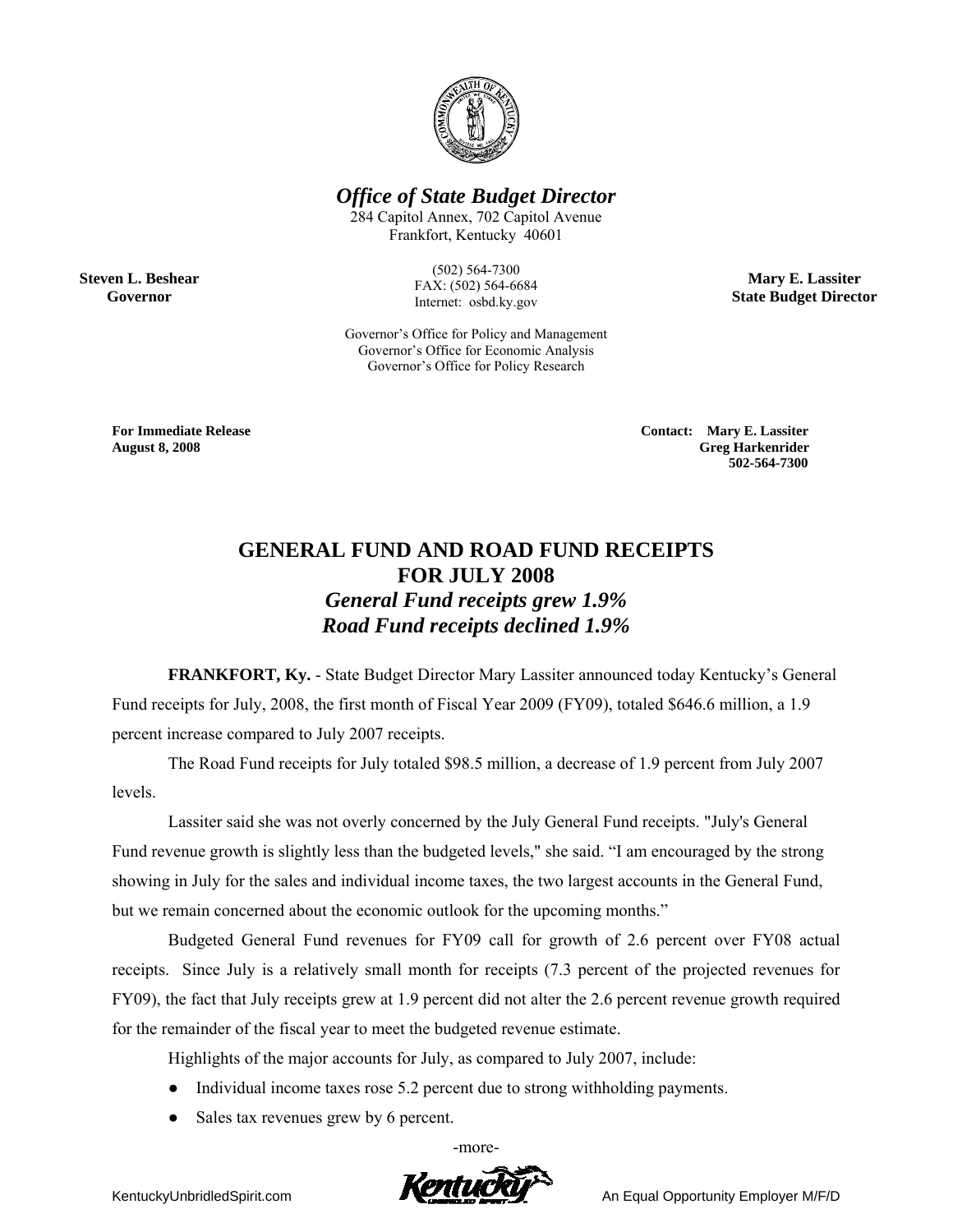- Corporation income tax was down 66.1 percent, due to increased refund payments.
- Cigarette taxes increased 2.1 percent.
- Property taxes fell 4.3 percent.
- Coal severance tax soared in July, increasing 28.6 percent on the strength of coal prices.
- Lottery revenues were unchanged.

 Road Fund revenues for July totaled \$98.5 million, a decline of 1.9 percent compared to last July. Lassiter expressed more concern over the decline in Road Fund revenues. "We are seeing a consistent decline in both fuel consumption and vehicle sales which both have significant impacts on receipts to the Road Fund," she said. Among the major accounts in the Road Fund:

- Motor fuels tax receipts fell by 2.4 percent as lower motor fuel consumption more than offset the increase in the tax rate. However, the motor fuels use and surtax accounts collected \$3.8 million this July compared to \$2.5 million in July of 2007 due to a timing anomaly. The fuel tax accounts combined resulted in a 0.3 percent increase in July.
- Motor vehicle usage tax fell by 4.0 percent compared to the same period one year ago as vehicle sales continue to lag.
- License and privilege taxes fell 7.2 percent.

-30-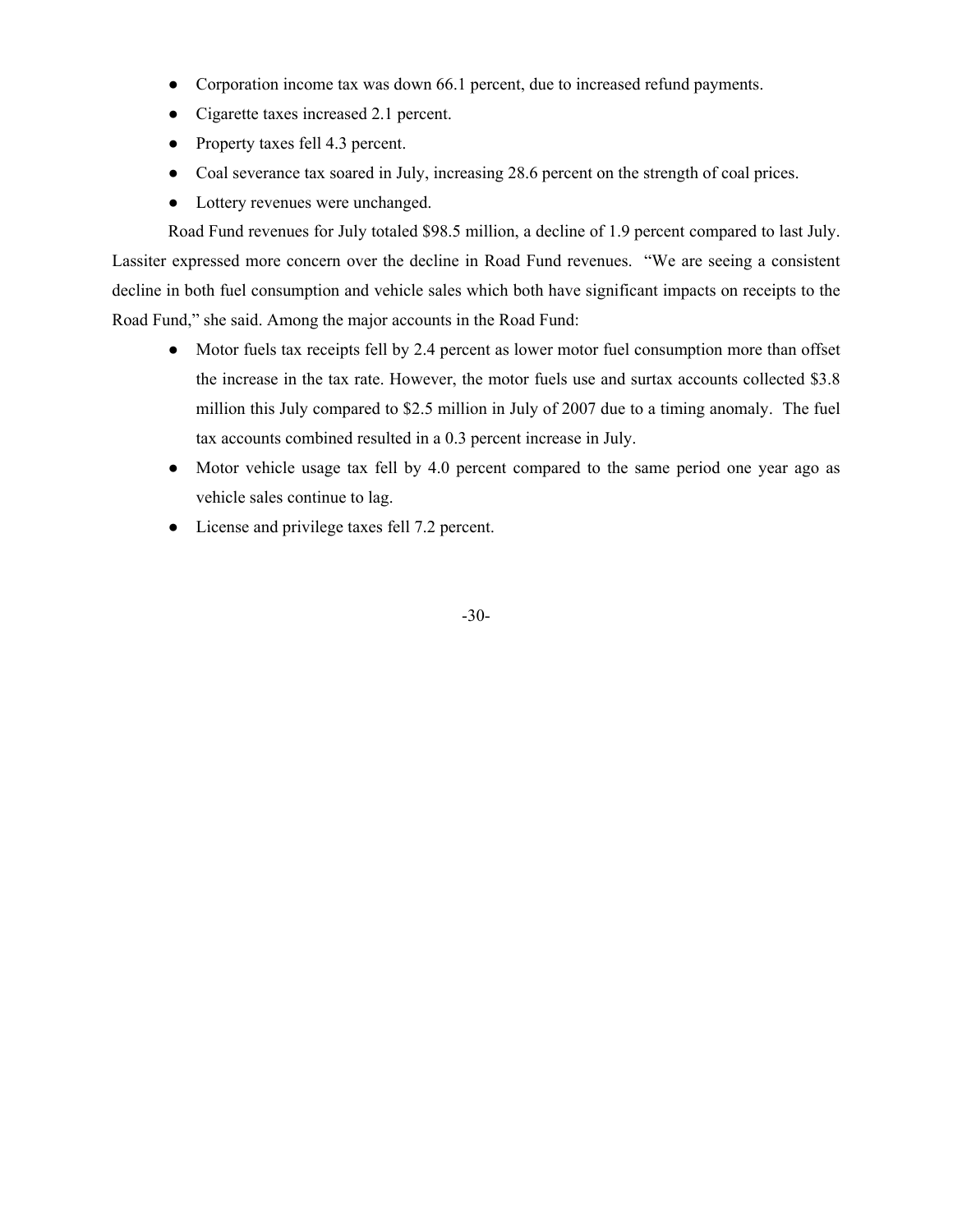## **KENTUCKY STATE GOVERNMENT REVENUE 1. GENERAL FUND REVENUE**

|                                                                | 2008                 | <b>JULY</b><br>2007  | % Change           |
|----------------------------------------------------------------|----------------------|----------------------|--------------------|
| <b>TOTAL GENERAL FUND</b>                                      | \$646,572,028        | \$634,238,003        | 1.9%               |
| <b>Tax Receipts</b>                                            | \$619,926,716        | \$608,591,347        | 1.9%               |
| <b>Sales and Gross Receipts</b>                                | \$296,315,411        | \$280,769,703        | 5.5%               |
| <b>Beer Consumption</b>                                        | 569.127              | 634,361              | $-10.3%$           |
| <b>Beer Wholesale</b>                                          | 4,688,274            | 4,625,219            | 1.4%               |
| Cigarette                                                      | 14,379,108           | 14,076,679           | 2.1%               |
| <b>Distilled Spirits Case Sales</b>                            | 9,910                | 9,992                | $-0.8%$            |
| <b>Distilled Spirits Consumption</b>                           | 1,004,044            | 1,011,346            | $-0.7%$<br>$-4.3%$ |
| <b>Distilled Spirits Wholesale</b><br><b>Insurance Premium</b> | 2,414,704<br>48,037  | 2,521,955<br>278,257 | $-82.7%$           |
| Pari-Mutuel                                                    | 296,870              | 358,625              | $-17.2%$           |
| Race Track Admission                                           | 121,478              | 108,696              | 11.8%              |
| Sales and Use                                                  | 266,117,910          | 250,984,325          | 6.0%               |
| Wine Consumption                                               | 154,605              | 204,509              | $-24.4%$           |
| Wine Wholesale                                                 | 991,994              | 984,951              | 0.7%               |
| <b>Telecommunications Tax</b>                                  | 4,765,130            | 4,192,778            | 13.7%              |
| <b>Other Tobacco Products</b>                                  | 754,220              | 778,009              | $-3.1%$            |
| License and Privilege                                          | \$27,348,889         | \$25,809,651         | 6.0%               |
| Alc. Bev. License Suspension                                   | 9,000                | 151,970              | $-94.1%$           |
| Coal Severance                                                 | 22,635,268           | 17,602,068           | 28.6%              |
| <b>Corporation License</b>                                     | 31,706               | 186,298              | $-83.0%$           |
| Corporation Organization                                       | 0                    | 3,392                | $-100.0%$          |
| Occupational Licenses                                          | 24,095               | 13,276               | 81.5%              |
| Oil Production<br>Race Track License                           | 1,331,545<br>172,500 | 619,208<br>141,025   | 115.0%<br>22.3%    |
| <b>Bank Franchise Tax</b>                                      | (101, 425)           | (30, 491)            | $---$              |
| <b>Driver License Fees</b>                                     | 53,167               | 57,809               | $-8.0%$            |
| <b>Minerals Severance</b>                                      | 1,404,710            | 1,681,551            | $-16.5%$           |
| <b>Natural Gas Severance</b>                                   | 4,450,946            | 2,365,424            | 88.2%              |
| <b>Limited Liability Entity</b>                                | (2,662,623)          | 3,018,121            |                    |
| Income                                                         | \$271,135,766        | \$275,471,523        | $-1.6%$            |
| Corporation                                                    | 8,904,159            | 26,232,752           | $-66.1%$           |
| Individual                                                     | 262,231,607          | 249,238,771          | 5.2%               |
| Property                                                       | \$17,755,884         | \$18,561,485         | $-4.3%$            |
| <b>Building &amp; Loan Association</b>                         | 228,467              | 87,527               | 161.0%             |
| General - Real                                                 | 73,421               | 430,579              | $-82.9%$           |
| General - Tangible                                             | 11,279,048           | 8,051,854            | 40.1%              |
| <b>Omitted &amp; Delinquent</b>                                | 4,487,053            | 9,171,451            | $-51.1%$           |
| <b>Public Service</b>                                          | 1,687,896            | 820,075              | 105.8%             |
| Other                                                          | 0                    | 0                    |                    |
| <b>Inheritance Tax</b>                                         | \$4,283,483          | \$4,883,233          | $-12.3%$           |
| Miscellaneous                                                  | 3,087,282            | 3,095,752            | $-0.3%$            |
| <b>Legal Process</b>                                           | 2,024,498            | 2,177,112            | $-7.0%$            |
| T. V. A. In Lieu Payments                                      | 1,055,161            | 918,640              | 14.9%              |
| Other                                                          | 7,623                | 0                    | $---$              |
| <b>Nontax Receipts</b>                                         | \$26,462,319         | \$25,123,645         | 5.3%               |
| <b>Departmental Fees</b>                                       | 2,196,304            | 2,251,537            | $-2.5%$            |
| <b>PSC Assessment Fee</b>                                      | 8,851,827            | 9,491,604            | $-6.7%$            |
| <b>Fines &amp; Forfeitures</b>                                 | 2,650,255            | 2,574,046            | 3.0%               |
| Interest on Investments                                        | 121,640              | 136,584              | $-10.9%$           |
| Lottery<br>Sale of NO <sub>x</sub> Credits                     | 13,500,000           | 13,500,000           | 0.0%               |
| Miscellaneous                                                  | 0<br>(857, 707)      | 0<br>(2,830,126)     | $---$<br>$---$     |
|                                                                |                      |                      |                    |
| <b>Redeposit of State Funds</b>                                | \$182,993            | \$523,011            | $-65.0%$           |